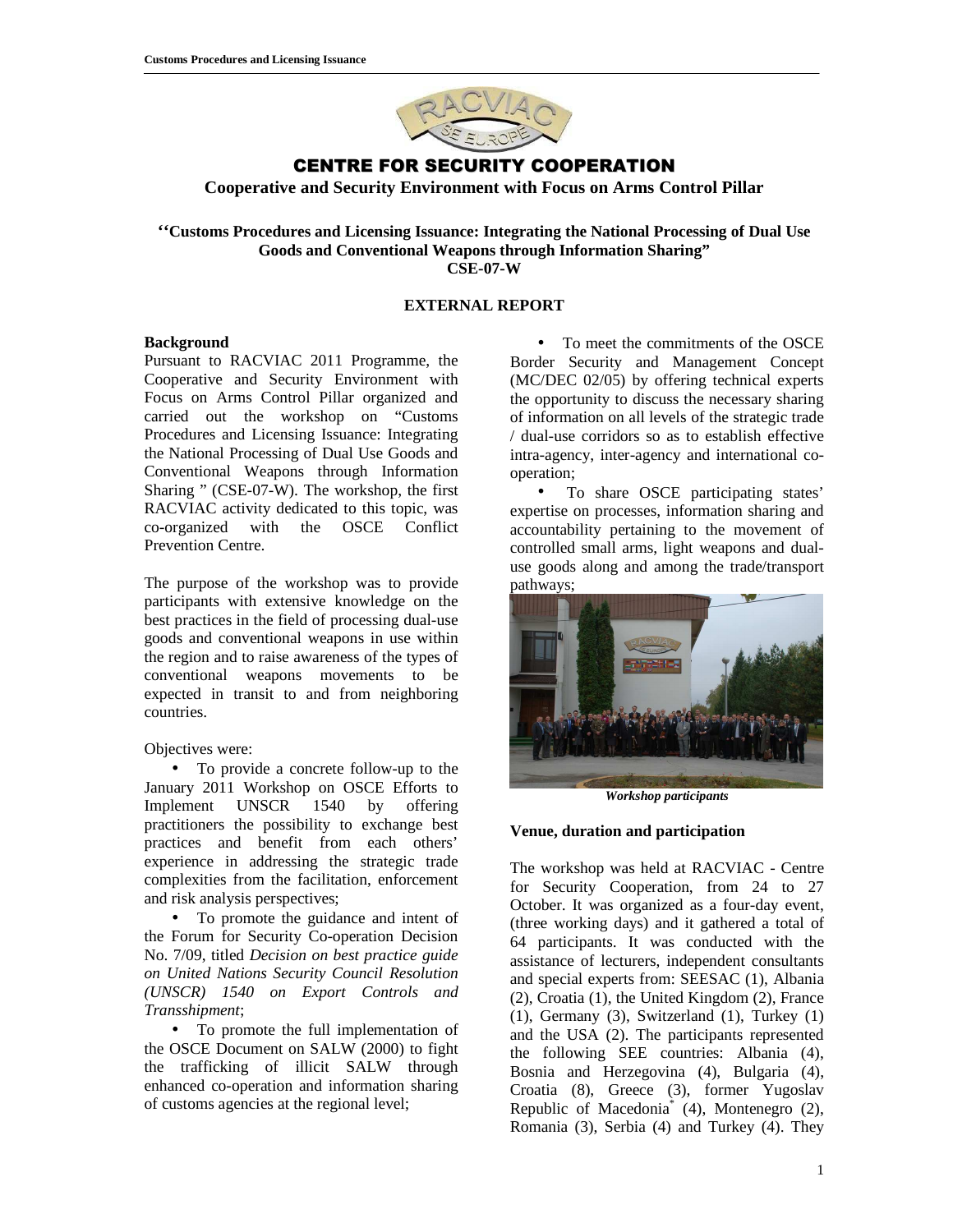were mainly customs service risk analysts, customs service field supervisory senior level inspectors and licensing officials from the issuing offices of SEE national authorities dealing with customs procedures and licensing issuance.



*Workshop Opening: Director of RACVIAC Ambassador Nikola TODORCEVSKI and Mr Mathew GEERTSEN, Head of FSC Support Section, OSCE, Conflict Prevention Centre*

The event was carried out as a capacity-building workshop comprising introductory topical presentations, facilitated discussions and national presentations. The workshop was designed with the aim of sharing expertise, opinions and lessons learned, identifying problems and finding possible solutions, as well as exploring the way ahead. It also provided a favorable environment and atmosphere for valuable and focused discussions.

### **Acknowledgements**

RACVIAC wishes to take this opportunity to express sincere gratitude to the OSCE Conflict Prevention Centre for its genuine support which made this activity possible.

### **The Execution**

The opening session started on 25 October 2011 with the welcome remarks by HE Ambassador Nikola TODORČEVSKI, RACVIAC Director, followed by an address by Mr Mathew GEERTSEN, Head of FSC Support Section, OSCE, Conflict Prevention Centre. Both of them emphasized that Small Arms and Light Weapons (SALW) and conventional weapons still pose significant hazards to people, the environment and the security of countries. Intraagency, inter-agency and international information sharing and co-operation are cornerstones of the OSCE efforts to enhance multi-dimensional border security and management regimes. Linking these efforts to particular agencies within a nation and among neighboring nations reinforces mutually desired initiatives. Therefore, RACVIAC and the OSCE Conflict Prevention Centre joined forces to bring together officials from customs services and strategic goods licensing authorities in SEE to examine the criticality of knowing each other and the commonality of their duties when processing movements of small arms and light weapons and the commodities which have been designated by their national authorities as "dualuse" or controlled goods.



*Attending the Workshop (first day)* 

During the  $1<sup>st</sup>$  working day (Session I-II: role of licensing in fighting proliferation and intelligence or information driven risk management systems), the following topics were presented:

• *Do we know what proliferation looks like* by Mr Renaud CHATELUS, Independent Consultant, UNODC. The speaker examined the nexus of licensing and enforcement, and where proliferators and illicit arms dealers in the movement of commodities and arms have exploited it.

• *Licensing of Controlled and Dual-Use Goods* by Mr Kai Kristian KIESSLER, Federal Office of Economics and Export Control, BAFA, Germany. The speaker addressed today's world of licensing the movement of controlled commodities and arms, and the relationship to international counterproliferation efforts and requirements.

• *End Use Controls: Pre-delivery checks/Post-delivery checks* by Mr James BEVAN, Independent Consultant and Mr Don PEARCE, Regional Export Control Officer, U.S. Singapore. As national licensing protocols require end use controls and may prevent the delivery of such goods entirely, the speakers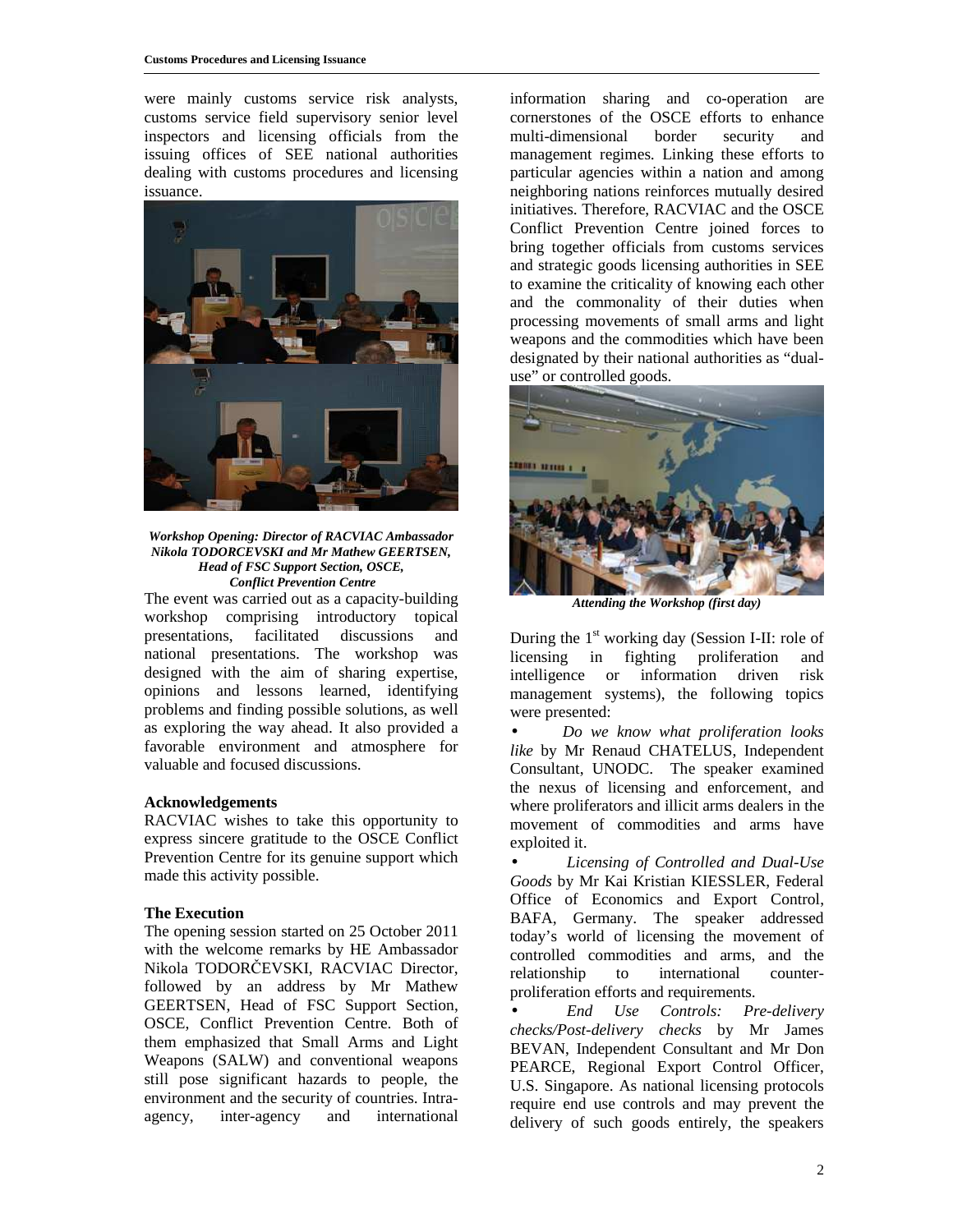used case studies and examples to highlight the effectiveness of different licensing control methods.

• *Reporting and Information Exchange* by Mr Mike LEWIS, Independent Consultant Researcher, Arms trafficking and human security. The speaker demonstrated the significance of agreements through which states share information specific to transactions and accountability of small arms and light weapons, drawing attention to the fact that interaction by way of existing information sharing systems that track illicit movements might be tailored to the legitimate trade transactions.

• *What Risk Indicators are Available and Useful in Licensing* by Mr Kai Kristian KIESSLER. The speaker guided the workshop into a discussion on a how a collective assessment of risk by licensing officials and associated technical advisors can be effective in drawing a larger picture for all stakeholders in the risk management system.

• *Intelligence or Information Driven Risk Management and its Role in Counter-Proliferation* by Ms Ljiljana LEPOTINEC, Head of Section of Export Control of Dual Use Goods, Ministry of Finance, Croatia. The speaker examined today's approaches to risk management and the application of the system in counter-proliferation and combating illicit arms trafficking.

During the  $2<sup>nd</sup>$  working day (Session III-IV: profiling the risk in proliferation and targeting – interception), the following topics were presented:

• *Customs Clearance/Strategic High-Tech Identification: The Supporting Role of the Licensing Authority* by Ms Ulrike BEHRNS, Federal Office of Economics and Export Control, BAFA, Germany. The speaker outlined the supporting role of the Licensing Authority in identifying strategic goods on different levels for customs and presented the customs role and the procedures at customs clearance in Germany, highlighting that an effective risk management as well as information exchange are essential tools for the systematic identification of risk.

• *Regional Profiling and Targeting* – *Sharing Transactions by* Mr Diman DIMOV, Team Leader, South Eastern and Eastern Europe Clearinghouse for the Control of Small Arms and Light Weapons (SEESAC). The speaker presented the experiences and good practices of one regional cooperative specific to the

proliferation and arms trafficking risks, offering ideas on how others may benefit through this type of information exchange.

• *What Information does the Customs Agency need for Counter Proliferation Enforcement* by Mr Juergen BOEHLER ROYETT, Head of Export Controls / Industrial Products (Dual-use), Swiss State Secretariat for Economic Affairs SECO, Switzerland. The speaker examined today's enforcement side risk assessments and how to ensure the flow of legal trade and the identification of illicit trade.

• *A presentation of the United Nations Office on Drugs and Crime programme for WCO Container Control* by Mr Renaud CHATELUS. The speaker presented the UN Programme aimed at anticipating the illegal goods trafficking by checking containers that are usually checked only in a small part.

• *The Risk Matrix and Proliferation* by Ms Myriam RAMELLA, Official of Export Control Unit, Ministry of Economic Development, Italy. The speaker addressed methods and examples of constructing a risk matrix that is specific to the potential risks of proliferation and illicit end use.



*Attending the workshop (second day)*

• *Technical Advice for Customs Officers*  by Mr Juergen BOEHLER ROYETT. The speaker presented different ways of technical support for customs and licensing officers (laboratories, cooperative agreements with technical institutions and companies), examining the questions that may be raised on the roles of agencies and institutions in such technical support systems*.* 

• *Officer Safety – Is Personal Worry Stopping Interceptions* by Mr Craig OLSON, EXBS Adviser to Serbia, Montenegro and Bosnia/Herzegovina, State Department, USA. The speaker drew attention to the risks and *realities* of detecting and inspecting dangerous cargoes by customs officers.

• *Risk Ownership – Spreading the Wealth* by Mr Jon TRUMBLE, Customs Adviser, OSCE Conflict Prevention Centre. The